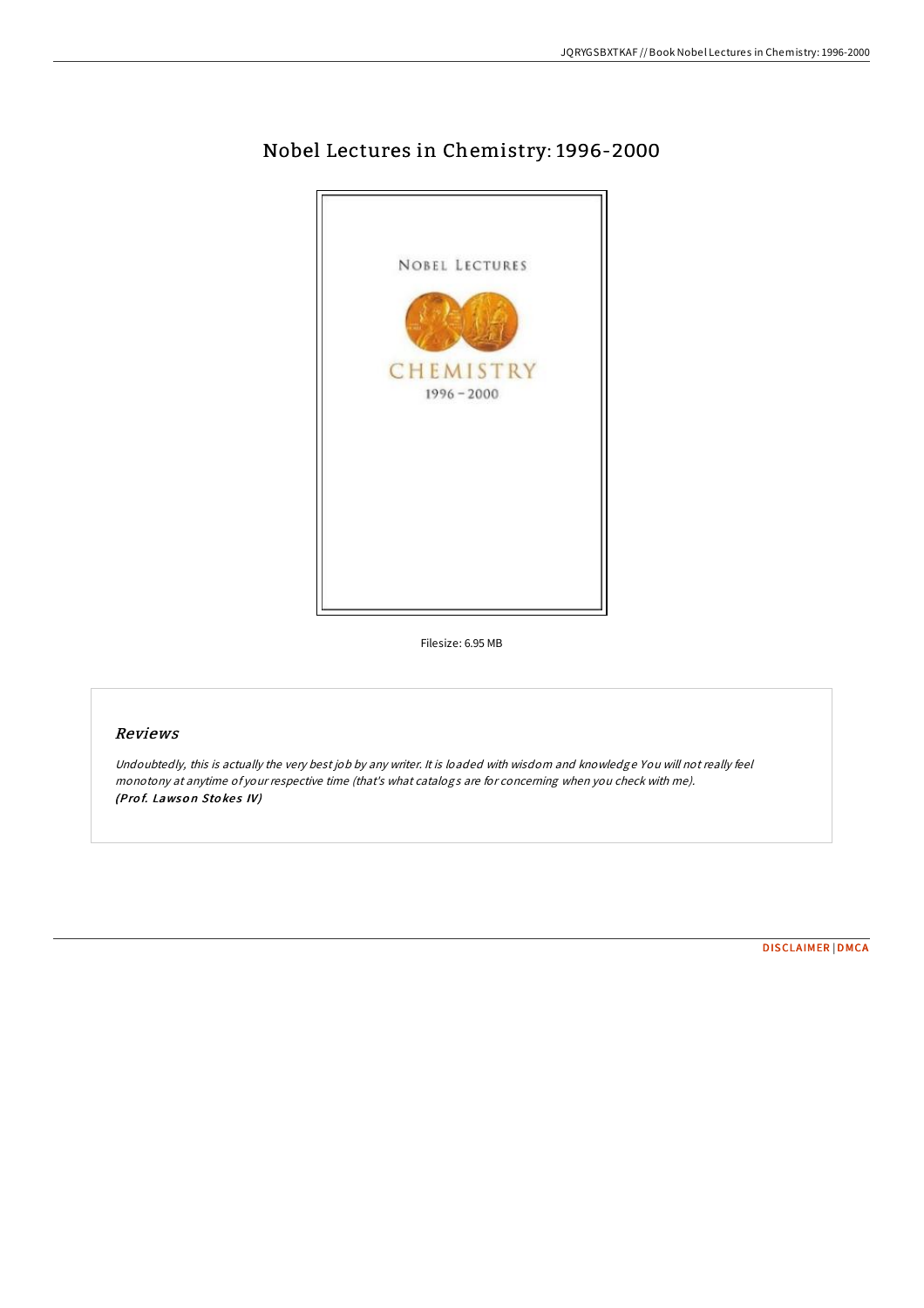## NOBEL LECTURES IN CHEMISTRY: 1996-2000



To get Nobel Lectures in Chemistry: 1996-2000 eBook, you should click the link beneath and download the document or have access to other information that are in conjuction with NOBEL LECTURES IN CHEMISTRY: 1996-2000 book.

World Scientific Pub Co Inc, 2003. Book Condition: New. Brand New, Unread Copy in Perfect Condition. A+ Customer Service! Summary: This volume is a collection of the Nobel Lectures delivered by the prizewinners, together with their biographies, portraits and the presentation speeches at the award ceremonies in Stockholm for the period 1996 - 2000. Each Nobel Lecture is based on the work for which the laureate was awarded the prize. New biographical data of the laureates, since they were awarded the Nobel Prize, are also included. These volumes of inspiring lectures by outstanding chemists and biochemists should be on the bookshelf of every keen student, teacher and professor of chemistry as well as of those in related fields.Below is a list of the prizewinners during the period 1996-2000 with a description of the works which won them their prizes.(1996) R F CURL, Jr, H W KROTO & R E SMALLEY - for their discovery of fullerenes: (1997) P D BOYER & J E WALKER for their elucidation of the enzymatic mechanism underlying the synthesis of adenosine triphosphate (ATP) J C SKOU - for the first discovery of an ion-transporting enzyme, Na+, K+-ATPase; (1998) W KOHN - for his development of the density-functional theory J A POPLE - for his development of computational methods in quantum chemistry; (1999) A H ZEWAIL - for his studies of the transition states of chemical reactions using femtosecond spectros (2000) A J HEEGER, A G MacDIARMID & H SHIRAKAWA - for the discovery and development of conductive polymers.

 $\mathbb{R}$ Read Nobel Lectures in Chemistry: [1996-2000](http://almighty24.tech/nobel-lectures-in-chemistry-1996-2000.html) Online  $\mathbf{m}$ Do wnload PDF No bel Lectures in Chemistry: [1996-2000](http://almighty24.tech/nobel-lectures-in-chemistry-1996-2000.html)